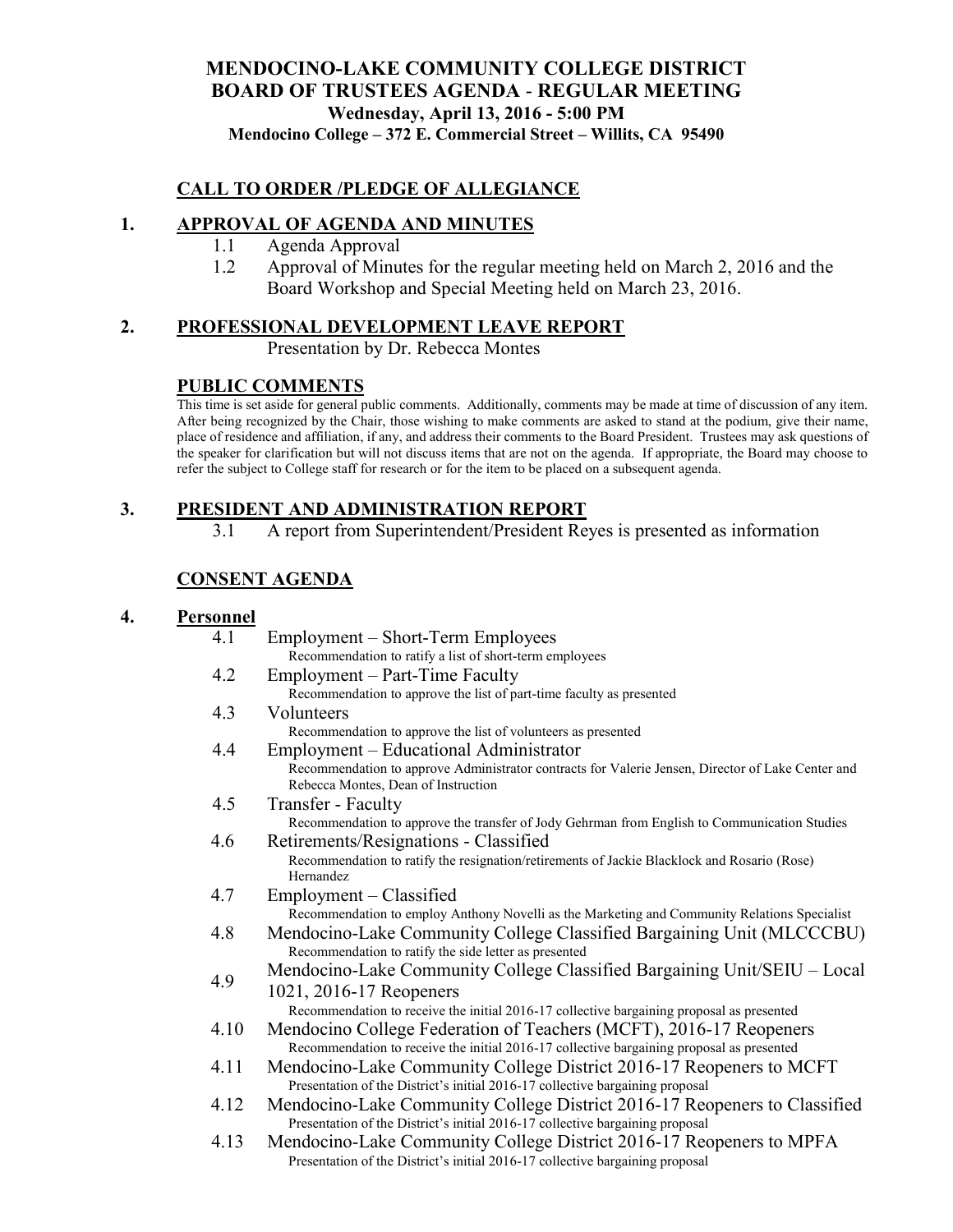## **5. Other Items**

- 5.1 Fiscal Report as of February 29, 2016 Recommendation to accept the report as presented
- 5.2 Mendocino College 2016-2017 Catalog Recommendation to adopt the 2016-2017 college catalog as presented
- 5.3 Sale and/or Disposal of Surplus Property Recommendation to authorize the sale and/or disposal of surplus property as presented
- 5.4 Donation of Automobiles Recommendation to accept the automobiles donated by Angelo Ferrante

## **6. ACTION ITEMS**

- 6.1 2015/2016 April Revised Budgets Recommendation to adopt the proposed 2015/16 April Revised Budgets as presented
- 6.2 Contracts and Agreements Quarterly Ratification Recommendation to ratify the contracts and agreements as presented
- 6.3 Exception to the In-Residence Unit Requirement for Graduation Recommendation to allow an exception to the in-residence unit requirement as presented
- 6.4 Petition for Transfer of Inhabited Territory Resolution 04-16-01 Recommendation to approve the Petition for the Transfer of Inhabited Territory as presented
- 6.5 Support of AB 1721 (Medina) and AB 1892 (Medina) Cal Grants and College Affordability – Resolution 04-16-02
- Recommendation to adopt a resolution in support of AB 1721 and AB 1892 as presented 6.6 Classified Professionals Week – Resolution 04-16-03
	- Recommendation to adopt a resolution in honor of Classified employees
- 6.7 2016 California Community College Trustees (CCCT) Ballot for Board of **Directors**

Final determination of votes will be determined at the meeting.

6.8 Board Policy Revisions – Second Reading Recommendation to adopt the Board policy additions and revisions as presented

# **7. BIG PICTURE**

Athletic Program Update

Presentation by Athletic Director Gordon

# **8. INFORMATIONAL ITEMS AND REPORTS**

- 8.1 Mendocino College Foundation, Inc. Mendocino College Foundation informational report
- 8.2 Constituent Group Reports
	- Reports from constituent groups are presented as information
- 8.3 Health Benefits Report
- Health Benefits report is presented as information 8.4 Administrative Procedure Revision
	- Revision to Administrative Policy 2435.1 is presented as information

## **9. TRUSTEE COMMUNICATIONS**

9.1 Trustee Reports

Written and oral reports from Trustees are presented as information

# **10. FUTURE AGENDA ITEMS**

## **11. CLOSED SESSION**

- 11.1 Conference with real property negotiator GC 54956.8 Price and term of payment
- 11.2 Collective Bargaining/Meet and Confer GC 54957.6